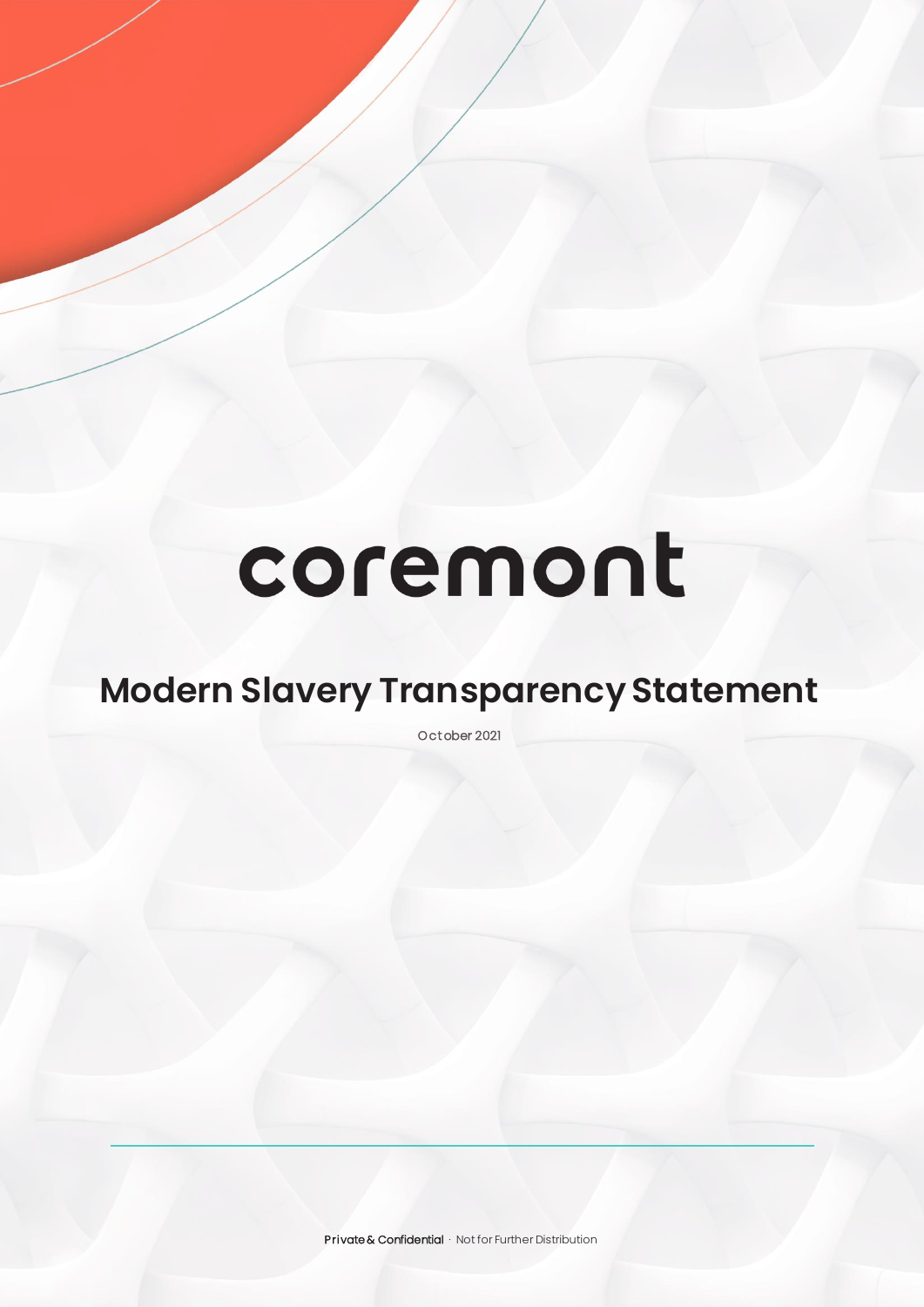### **Coremont LLP and Brevan Howard Partnership Services Limited: Modern Slavery Transparency Statement**

The Modern Slavery Act 2015 (the "Act") seeks to address the role of businesses in preventing modern slavery from occurring in their supply chains and organisations. This Statement constitutes the modern slavery statement for Coremont LLP ("Coremont") in relation to the steps that Coremont took during the financial year ending 31 March 2021 to ensure that modern slavery is not taking place in our business or our supply chain. Brevan Howard Partnership Services Limited ("BHPSL") (a corporate member of Brevan Howard Asset Management) is included in the ambit of this Statement as it provides services directly to Coremont.

#### **Coremont's Business and Risk Profile**

Coremont is regulated by the FCA and its sole business is to provide complete front to back support for investment managers and financial institutions. Coremont does this in line with our regulatory obligations and to the highest professional standard. Coremont has non-UK affiliates in Jersey, Connecticut and Hong Kong, none of which conduct business in the UK. Brevan Howard Partnership Services Limited ("BHPSL") is included in the ambit of this Statement as it provides services directly to Coremont.

As a supplier of outsourced support services for our clients, we operate in a sector which is at relatively low risk of modern slavery occurring. Given the level of transparency and oversight we have over our operations, we consider there is a low risk of modern slavery. We do not work with vendors who, so far as we are aware, engage in these practices. In 2021, reviews were conducted for over 200 suppliers using risk-based screening of our vendors and third party suppliers by assessing government, regulatory, media and online sources to identity any adverse information. We expect all vendors and service providers we work with to ensure they comply with all applicable laws, regulations and accreditations to conduct their business. Furthermore, the majority of the countries in which our wider group operates are not ranked as high risk by the Global Slavery Index, and we do not have an extensive supply-chain. The United Kingdom, the location of Coremont's main office and BHPSL's office, poses a relatively low risk for modern slavery and human trafficking given the robust national legislative context. However, we remain alert to the risk and Coremont and BHPSL will continue to monitor the risk associated with our supply chain and practices.

#### **Steps taken to combat modern slavery**

It is the policy of Coremont and BHPSL to seek to ensure our business and supply chains are free from modern slavery and human trafficking.

Coremont's and BHPSL's HR Departments carry out checks in line with best practice and regulatory requirements before we employ a new member of staff and all of Coremont's and BHPSL's staff are subject to range of protective policies, including:

- Bullying and Harassment Policy
- Equal Opportunities Policy
- Grievance Procedure

#### coremont